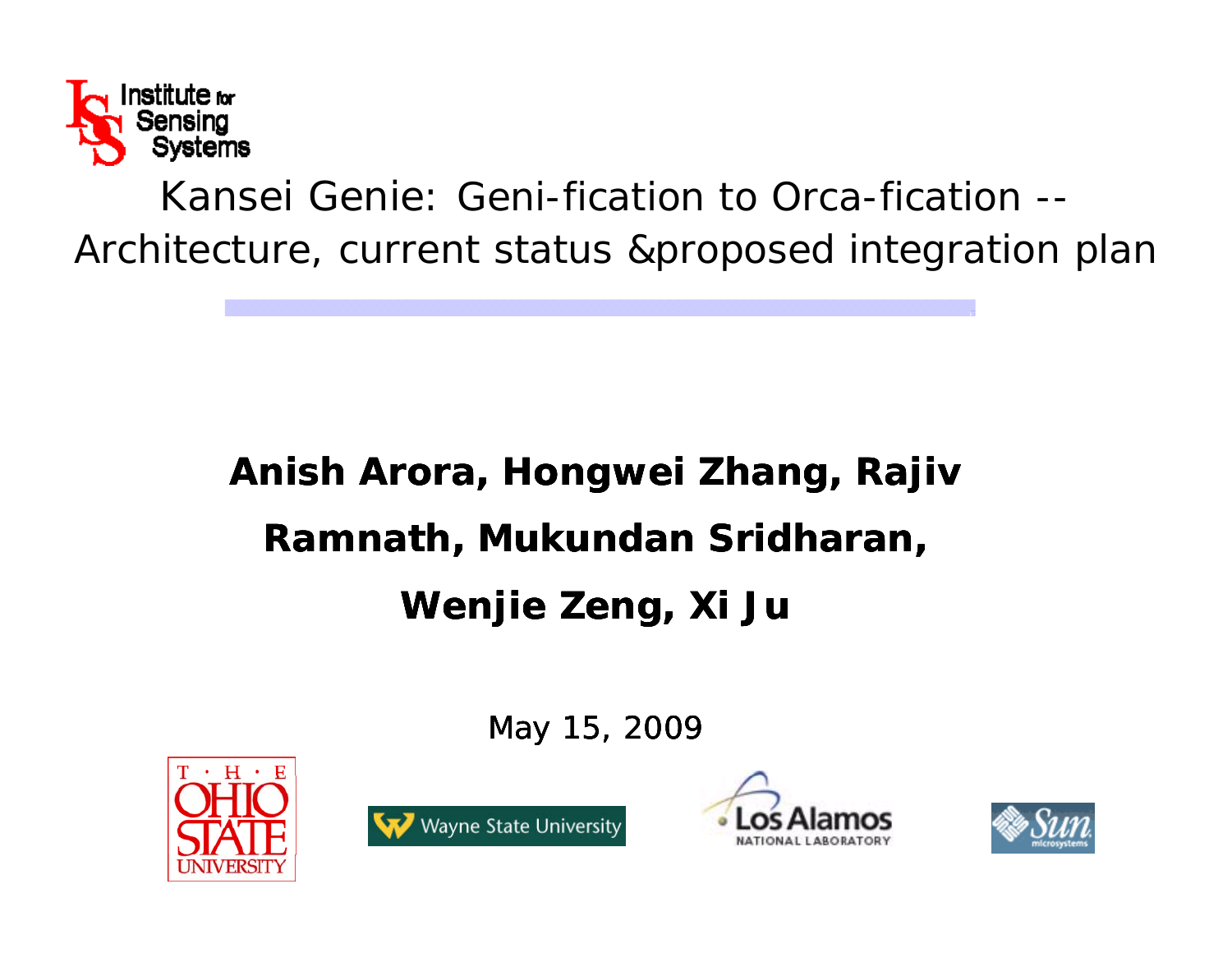### Kansei Architecture © 2004-2007

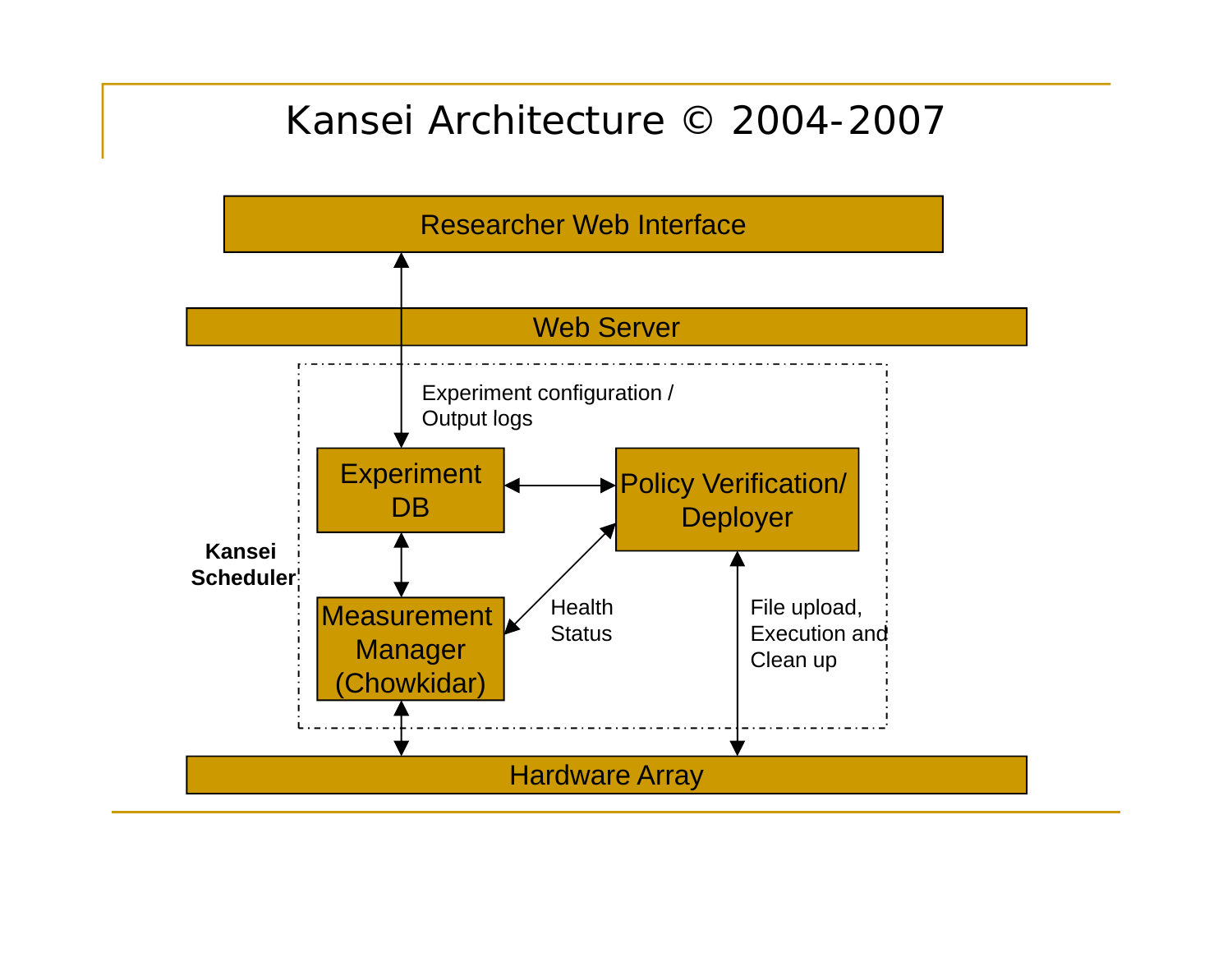## KanseiGenie Architecture © Q1-Q2

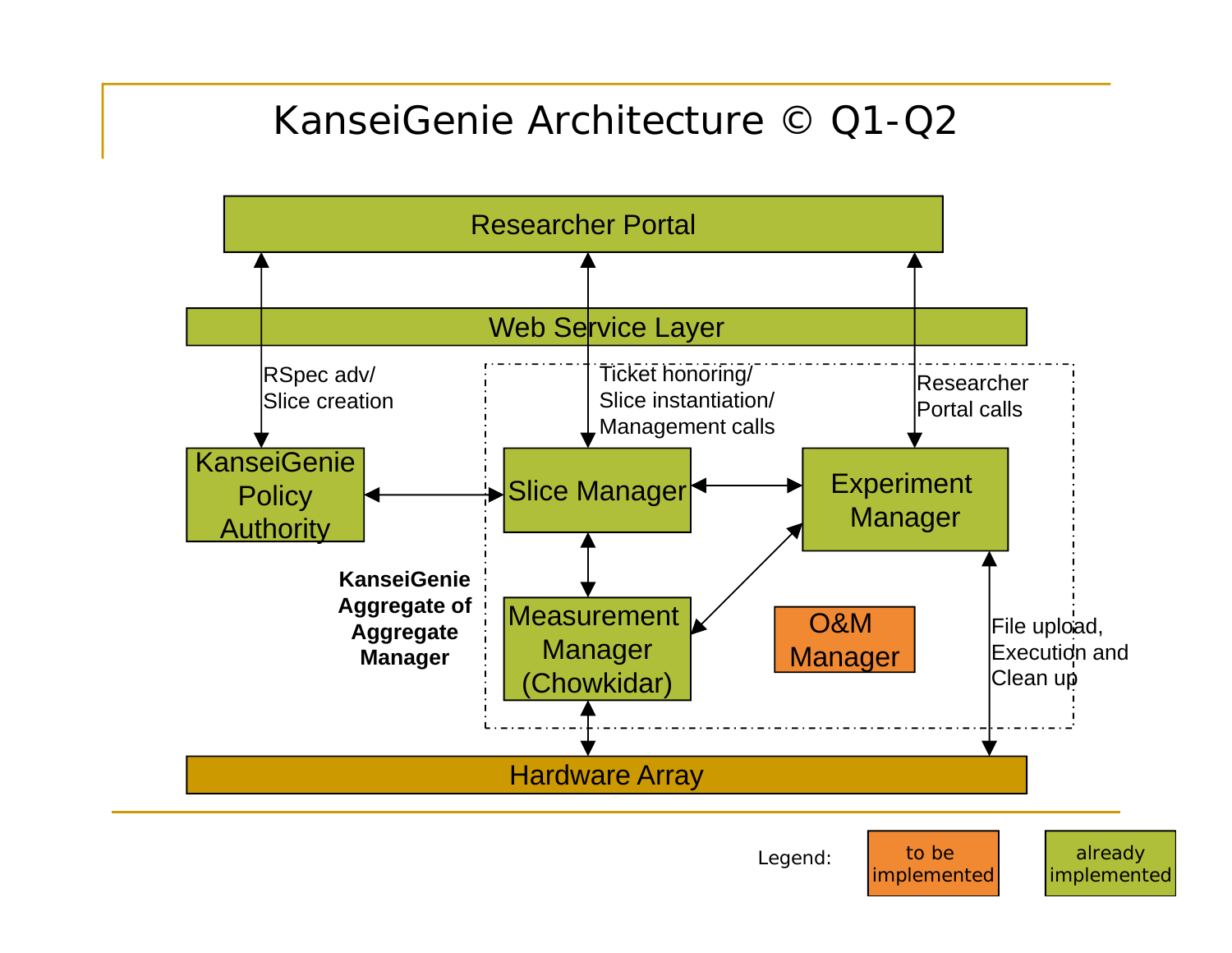# Orca Leasing Core Architecture

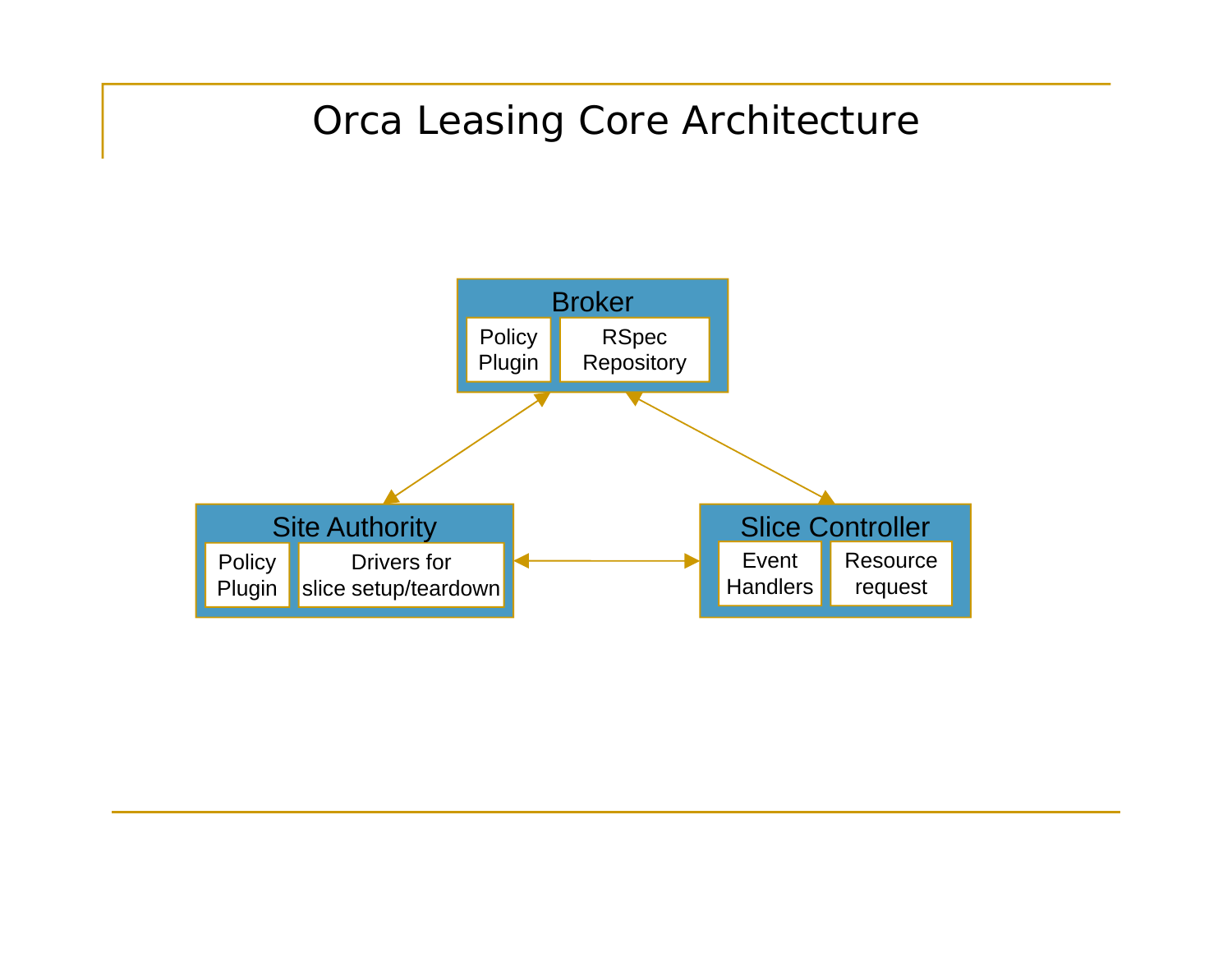# KanseiGenie Orca IntegrationArchitecture

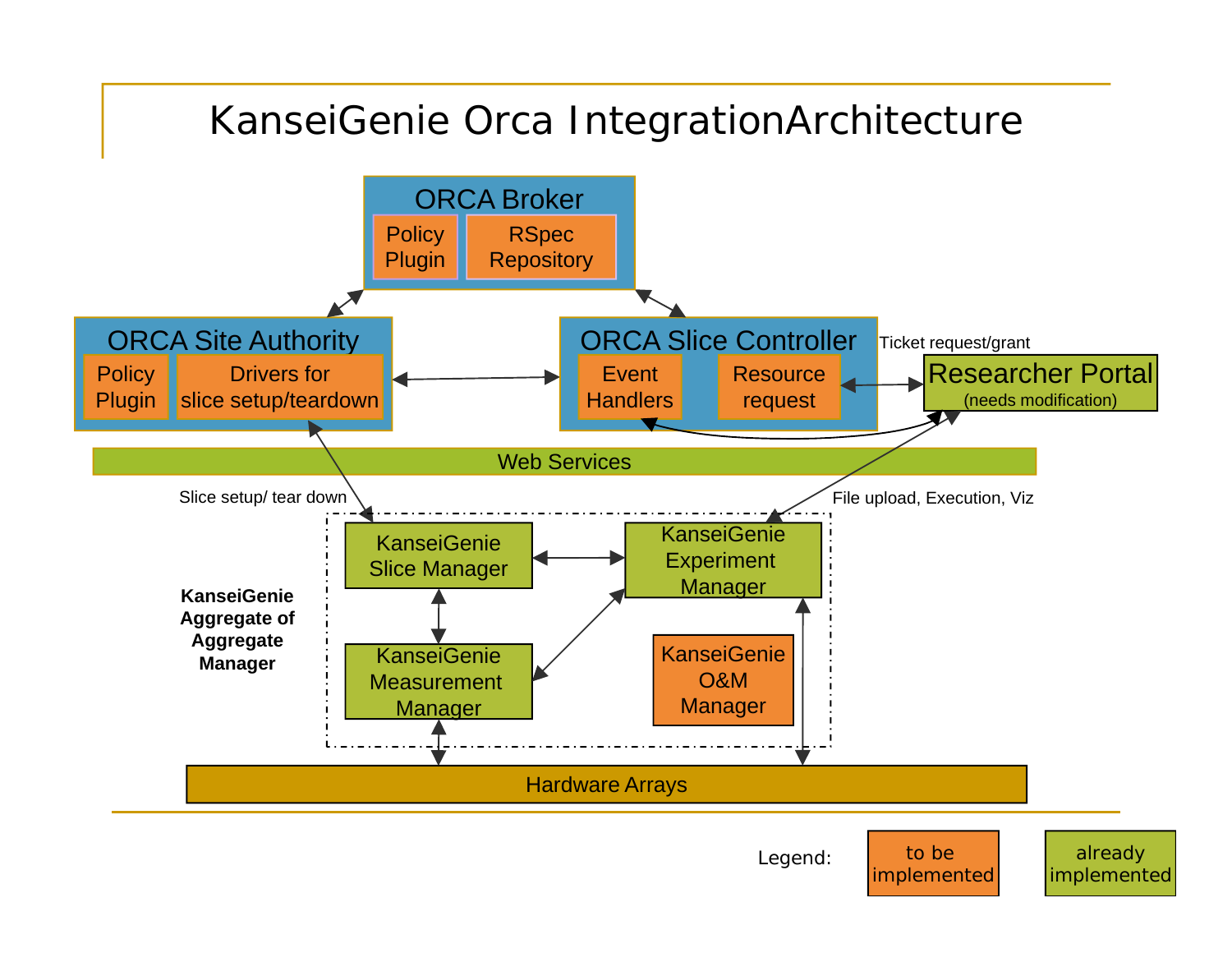### Substrate and user service tasks done

- •Refactoring of Kansei web interface into Researcher Portal
- $\bullet$  Genification of (most) Kansei user services as web services
	- e.g. implemented (some of the) experiment interaction interfaces as web services
- •• Genification of Kansei scheduler
- •CM/AM aspects of Experiment & Slice Management planes

- $\bullet$ Link quality measurement demo ready (shown at GEC4)
- $\bullet$ Pursuer evader tracking demo ready (shown at GEC4)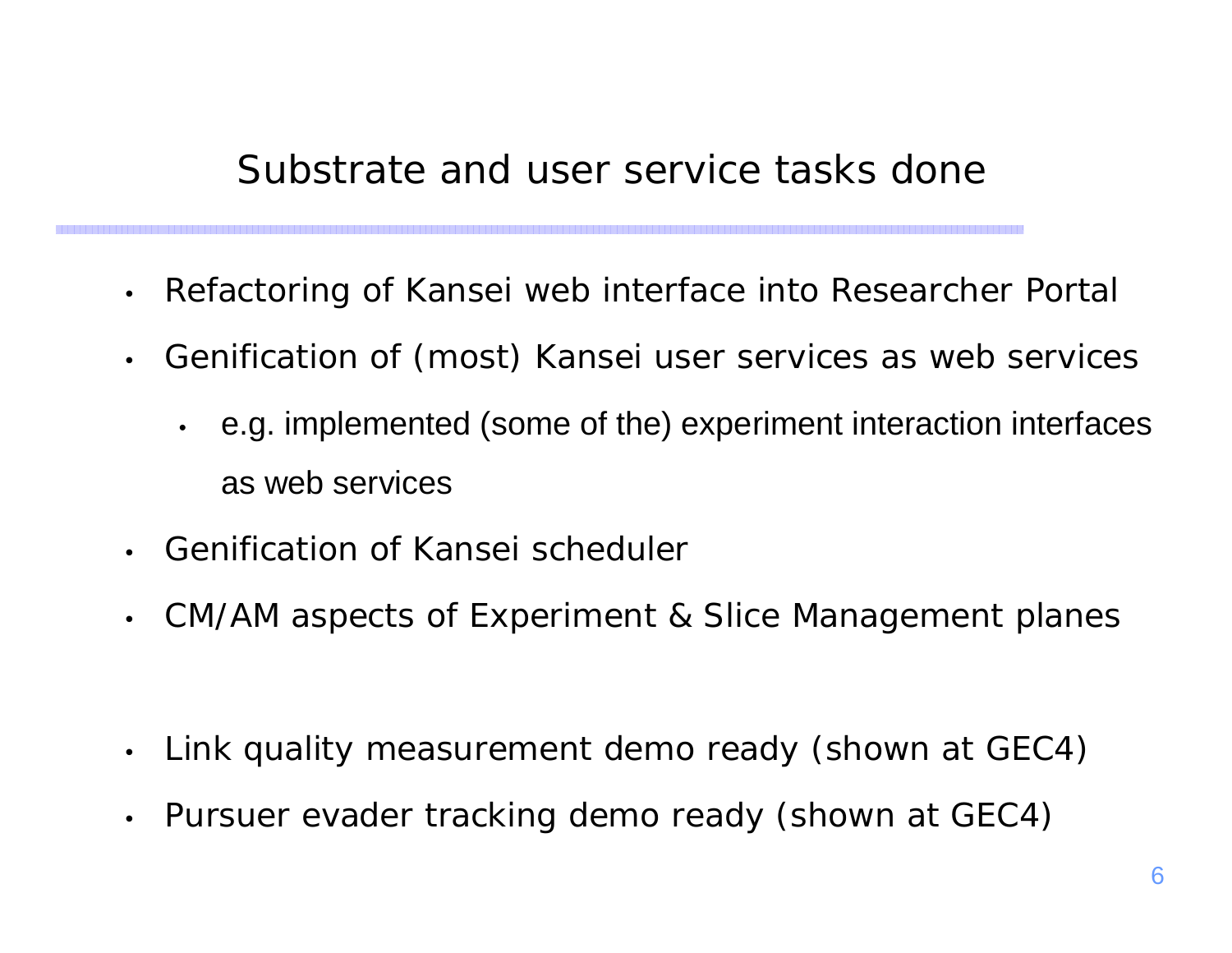# Clearinghouse tasks done

- •Deployed ORCA
- • Developed SOAP, XML.RPC based interaction framework between clearinghouse and research portal/site authority

•• "Hello, World!" Kansei demo, showing interaction between clearinghouse and researcher portal (shown at by  $GEC4$ )